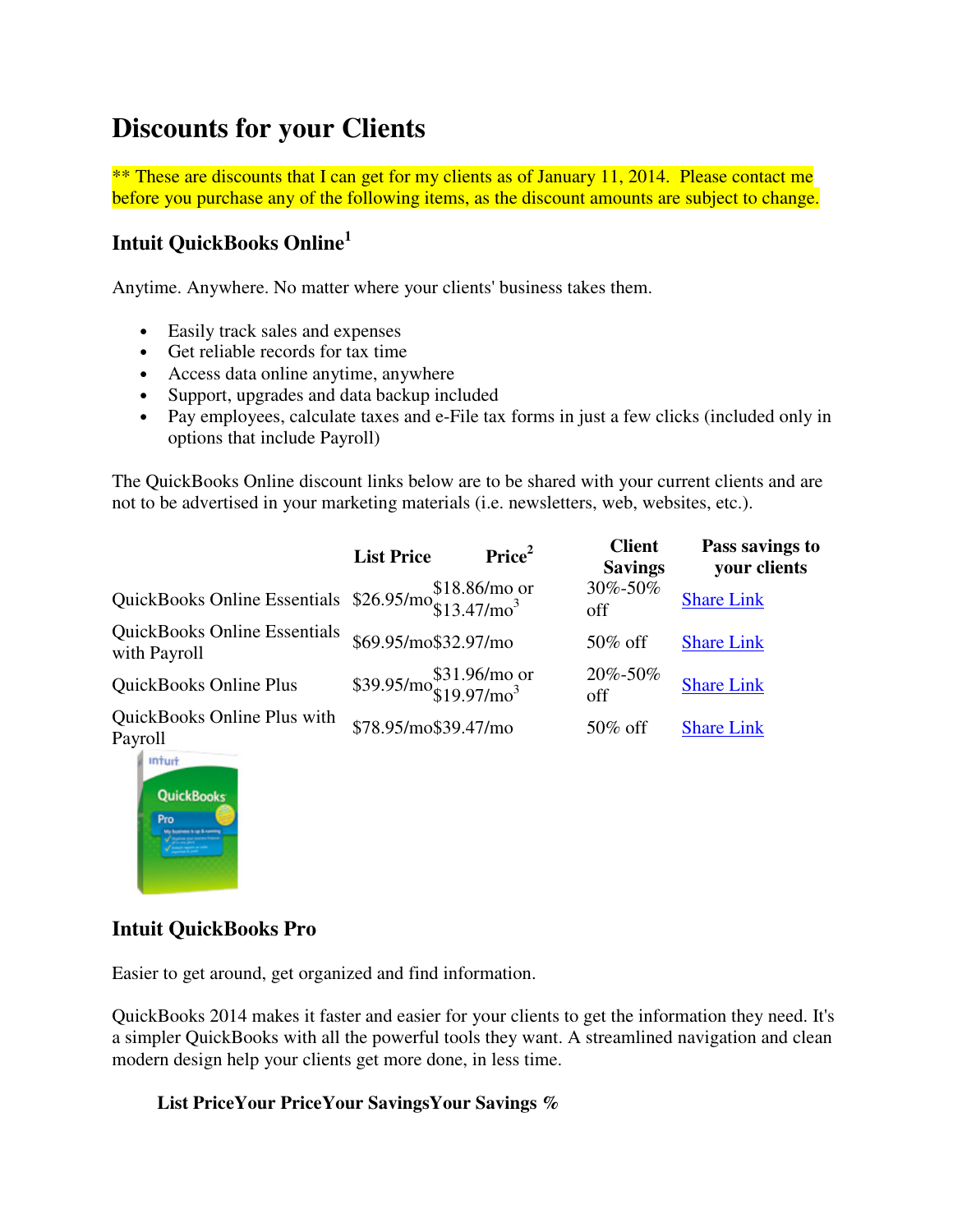| 1 user\$249.95 \$174.97  | \$74.98  | 30% |
|--------------------------|----------|-----|
| 2 user \$499.95 \$349.97 | \$149.98 | 30% |
| 3 user\$749.95 \$524.97  | \$224.98 | 30% |

Call **(888) 250-7279** to place an order or to speak to one of our specialists for more details.



# **Intuit QuickBooks Mac<sup>4</sup>**

Built for your Mac — looks and works like you'd expect .

#### **List PriceYour PriceYour SavingsYour Savings %**

| 1 user\$249.95 \$174.97 | \$74.98  | 30%    |
|-------------------------|----------|--------|
| 2 user\$499.95 \$349.97 | \$149.98 | 30%    |
| 3 user\$749.95 \$524.97 | \$224.98 | $30\%$ |

Call **(888) 250-7279** to place an order or to speak to one of our specialists for more details.



#### **Intuit QuickBooks Premier**

All the features of Pro with tools tailored to your clients' business and industry plus advanced reporting.

#### **List PriceYour PriceYour SavingsYour Savings %**

| 1 user\$399.95 \$279.97   | \$119.98 | 30% |
|---------------------------|----------|-----|
| 2 user\$799.95 \$559.97   | \$239.98 | 30% |
| 3 user\$1,199.95 \$839.97 | \$359.98 | 30% |

Call **(888) 250-7279** to place an order or to speak to one of our specialists for more details.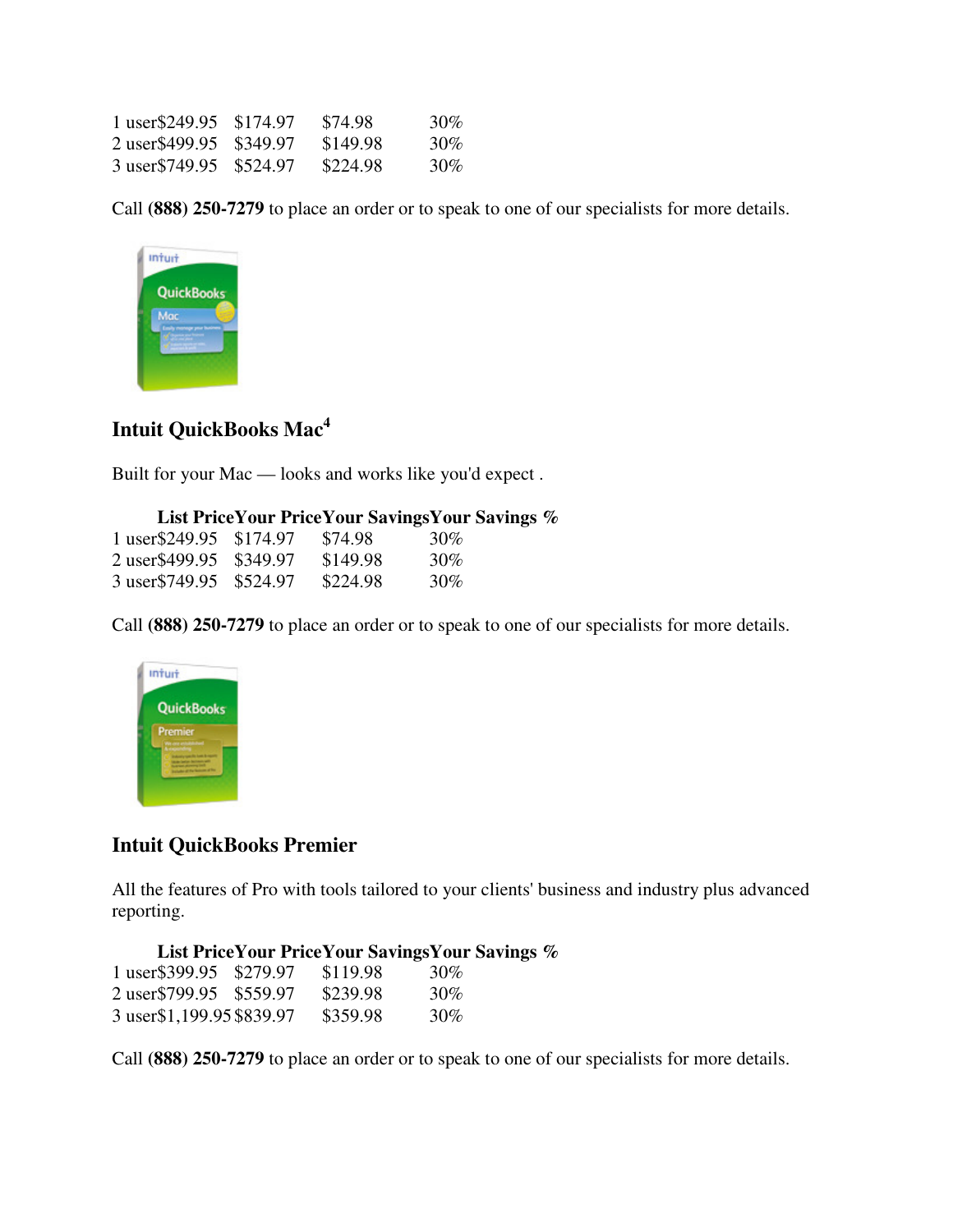

### **Intuit QuickBooks Enterprise Solutions 14.0**

Your clients' business finances are complex; QuickBooks Enterprise Solutions 14.0 has the flexibility to adapt to changing business needs. Welcome to the next big step for your clients.

#### **Certification Perk for Enterprise Certified ProAdvisors!**

Get an additional 5% off on QuickBooks Enterprise Solutions for your clients<sup>5</sup>

|                                            |                               | <b>List Price Your Price Your Savings Your Savings %</b> |
|--------------------------------------------|-------------------------------|----------------------------------------------------------|
| 5 user                                     | \$3300.00 \$2640.00 \$660.00  | 20\%                                                     |
| 10 user                                    | \$5700.00 \$4560.00 \$1140.00 | 20%                                                      |
| Up to 30 user\$8800.00 \$7040.00 \$1760.00 |                               | 20%                                                      |

Call (888) 250-7279 to place an order or to speak to one of our specialists for more details.



### **Intuit QuickBooks Point of Sale**

Intuit QuickBooks Point of Sale 2013 provides sales, inventory, and customer information to help your customers make better business decisions. With the new mobile feature, retailers can now ring sales on their smartphone or tablet. All sales and inventory automatically sync with their Point of Sale software.

#### **Certification Perk for Point of Sale Certified ProAdvisors!**

Get an additional 5% off on Point of Sale Hardware and Software<sup>6</sup>

|              | List PriceYour PriceYour SavingsYour Savings % |          |        |  |
|--------------|------------------------------------------------|----------|--------|--|
| <b>Basic</b> | \$1199.95 \$839.97                             | \$359.99 | 30%    |  |
| Pro          | \$1699.95 \$1189.97 \$509.99                   |          | $30\%$ |  |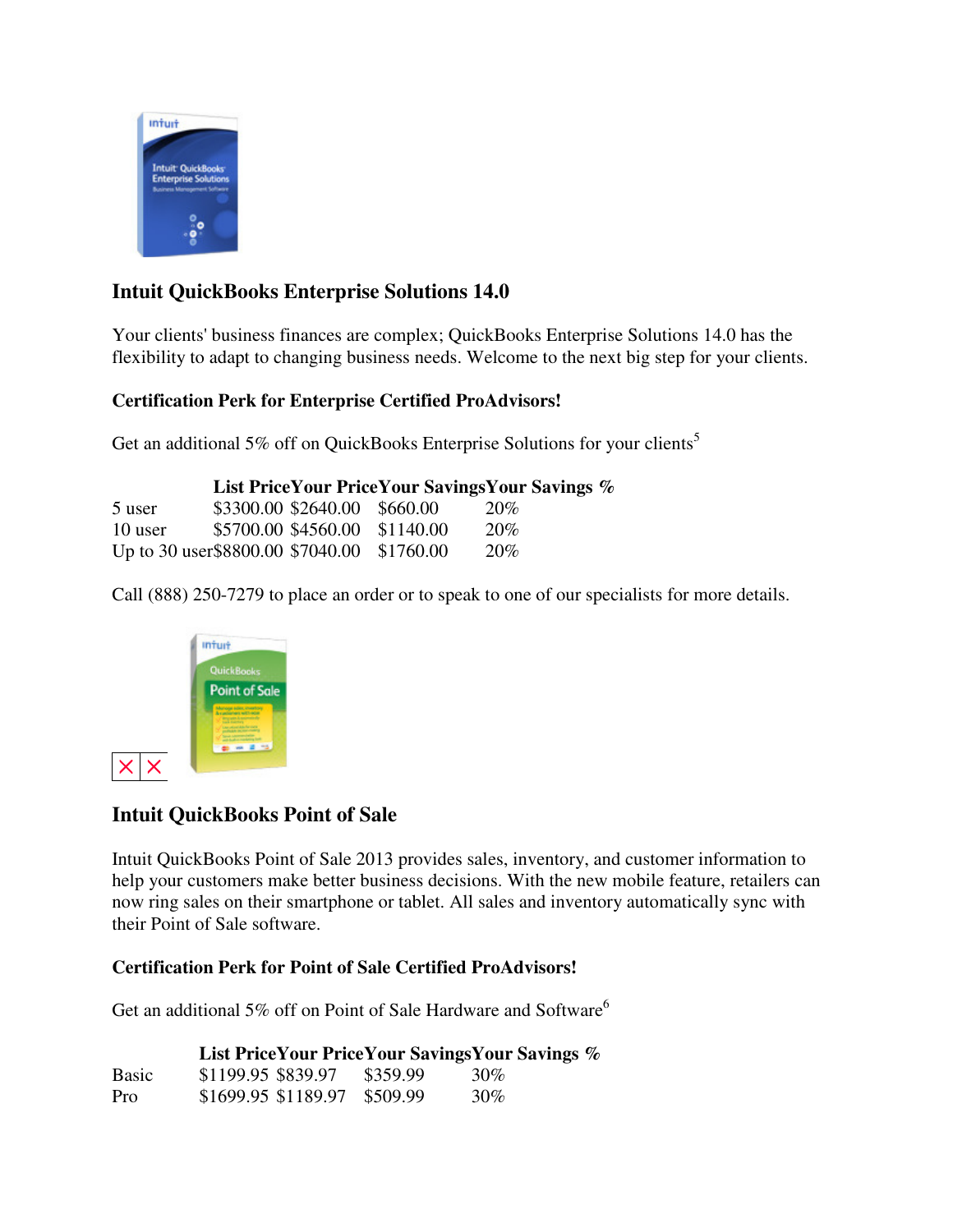Multi-Store\$1899.95 \$1329.97 \$569.99 30%

Call (888) 250-7279 to place an order or to speak to one of our specialists for more details.



#### **Intuit Payroll**

Payroll solutions your clients can count on. Basic — for clients who just need to create checks. Enhanced — for clients who want to create checks and get tax forms. Basic and Enhanced are offered in desktop and online versions. Learn More

|                                | <b>List Price</b>                 | <b>Your Price</b>                   | Your Savings % |
|--------------------------------|-----------------------------------|-------------------------------------|----------------|
|                                | \$25/month, plus \$20/month, plus |                                     |                |
| Basic - monthly                | \$2/employee                      | \$2/employee                        | 20%            |
|                                | per month                         | per month                           |                |
|                                | \$250/year, plus \$200/year, plus |                                     |                |
| Basic - annual                 | \$2/employee                      | \$2/employee                        | 20%            |
|                                | per month                         | per month                           |                |
|                                |                                   | \$35/month, plus \$28/month, plus   |                |
| Enhanced - monthly\$2/employee |                                   | \$2/employee                        | 20%            |
|                                | per month                         | per month                           |                |
|                                | \$350/year, plus \$280/year, plus |                                     |                |
| Enhanced - annual              | \$2/employee                      | \$2/employee                        | 20%            |
|                                | per month                         | per month                           |                |
|                                |                                   | \$99/month, plus\$84.15/month, plus |                |
| Assisted                       | \$2/employee                      | \$2/employee                        | 15%            |
|                                | per month                         | per payroll                         |                |

Call (888) 250-7279 to place an order or to speak to one of our specialists for more details.